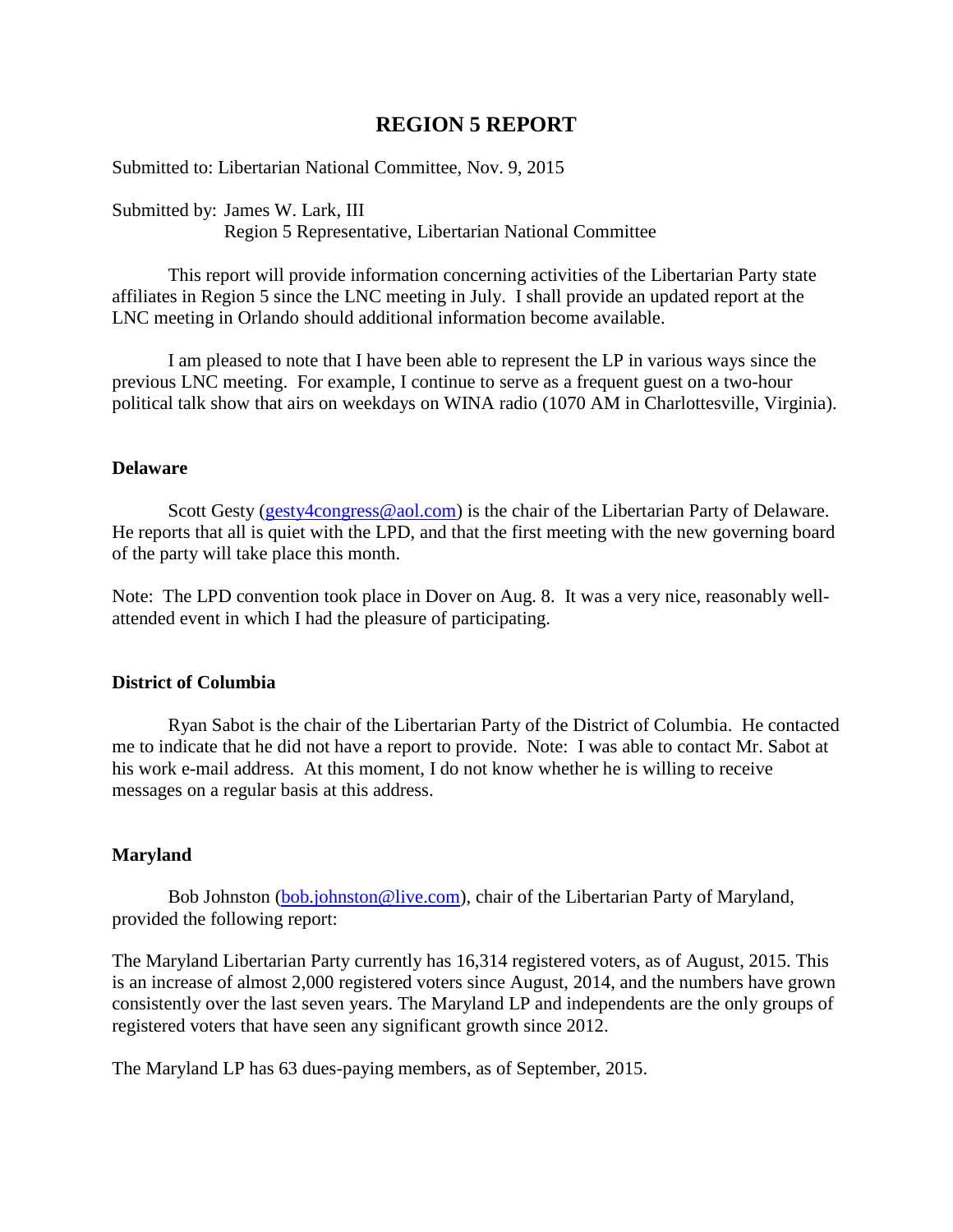Vice-chair Eric Blitz is working with civil liberties groups in the state, preparing for the 2016 General Assembly session, which begins in mid-January. Mr. Blitz has been heavily involved in working on legislation to decriminalize and legalize marijuana, police misconduct, transparency issues, and ballot access improvement.

Former LNC regional representative Lorenzo Gaztanaga will be running for Mayor of Baltimore in 2016. This will be the fifth time he is running for office as a Libertarian.

Robin Grammer, freshman Republican member of the House of Delegates 6th district, met with the Maryland LP on July 29 at the North Point library in Dundalk, MD.

The annual summer picnic was held on August 8 at the home of Dave and Renee Sten in North East, MD. Honorable LNC regional representative Dr. Jim Lark attended the picnic, as he always does.

Maryland LP chair Bob Johnston took part in the LNC training session in Alexandria, VA on the weekend of October 17 and 18. Mr. Johnston is the second-longest serving state chair, now in his ninth year.

Bob Johnston Chair Maryland Libertarian Party

## **North Carolina**

J.J. Summerell (*jjsummerell@worksiteinsight.net*), chair of the Libertarian Party of North Carolina, provided the following report:

1. Recruited great folks for Communications Director (John Vincent Gregory, retired USN and professional public speaking coach) and Treasurer (Ralph Lake, retired in-house counsel for Harrah's Casinos). Both are very competent and professional.

2. Two mailings planned. One to new registrants (300-600/month) and all registrants within 'target' counties and districts. The former primarily for fundraising, the latter for county affiliate development.

3. I've spoken with one potential major donor. He has given generously to both R and D candidates, mostly for conservation causes. Self-identified as a Libertarian Environmentalist. He indicated his donations to the R and D parties were usually routed through a  $501c(3)$  for tax purposes and that I should explore this. I met with a CPA/attorney who has referred me to an attorney in CA. Of course, I do not think political donations of any kind should be tax favored, but if the R's and D's are doing it, we should explore. I frequently refer to the Civitas Institute in Raleigh as a "non-partisan, non-profit, Republican fundraising organization." Any input on this subject from LNC would be appreciated.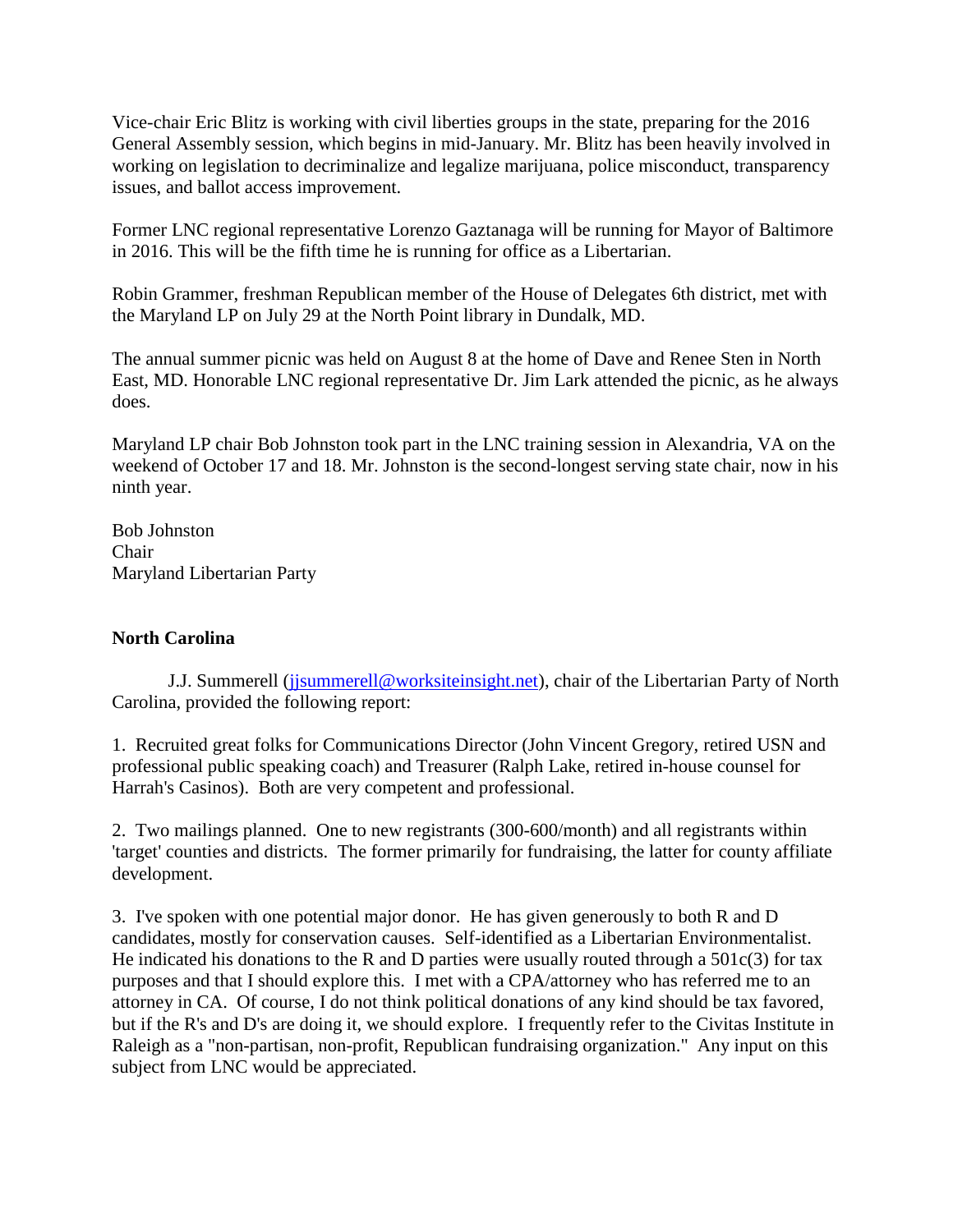4. The Platform Committee has begun its work for the 2016 convention.

5. We have a candidate for US House 1 in the northeastern part of the state. Except for Dare county (Outer Banks, lots of tourism \$\$\$), this district's other 6 counties are among the poorest in the US, a real failure and embarrassment for NC. Incumbent is a D in a highly gerrymandered district. We have recruited the publisher of the regional, upstart paper to publish simple articles on Austrian economics. Interestingly, he says the primary audience requesting more information was poor, rural, mostly Baptist, African American who have been stuck in the swamps of NC, without real progress, since Emancipation. They are under the stark realization that the legacy they are leaving their grandchildren and great grandchildren should be one of education, value creation and a fulfilling life. A legacy of more government programs is not indicative of economic progress but economic backsliding.

At my second meeting with the publisher and candidate, they brought Buddy Ferebee, a local minister (black, Baptist) who preaches all over NE NC. "There's a revolution brewing here, and your message is the message they want to hear" he told me. Within NC Liberty 2020, our strategic plan, we are targeting gerrymandered districts with no second party opposition. We always assumed that our hardest audience to attract would be older, rural, government dependent, African Americans. These folks are telling me the exact opposite. Interesting.

### **Pennsylvania**

Shawn Felty [\(snkfelty@netzero.net\)](mailto:snkfelty@netzero.net), chair of the Libertarian Party of Pennsylvania, provided the following press release (dated Nov. 4, 2015) as his report:

Pennsylvania Libertarians Celebrate Five Victories Across the Commonwealth: Party congratulates all candidates across the state. A vote for liberty is never wasted!

Following yesterday's general election, Libertarian Party of Pennsylvania (LPPA) Chair Shawn Felty issued the following statement:

"Yesterday was a great day for liberty in the Commonwealth! Despite challenging ballot access laws that were recently declared unconstitutional by a federal judge, numerous Libertarian candidates managed to vie for public office with the goal of affording the citizens of Pennsylvania the right to enjoy all of their freedoms, all of the time.

"Our candidates spread the message of lower taxes, limited government, and freedom across our great state and, while results are still coming in, at least five of our candidates did what just a few years ago would have been unthinkable: they won!

"On behalf of all members of the party, I am proud to congratulate Charles Boust, who was elected Auditor of Upper Frankford Township (Cumberland County); William Dickerson who was re-elected Constable of Valley Township (Montour County); James Foose, who was elected Constable of North Manheim Township (Schuylkill County); Daniel Noll, Sr., who was elected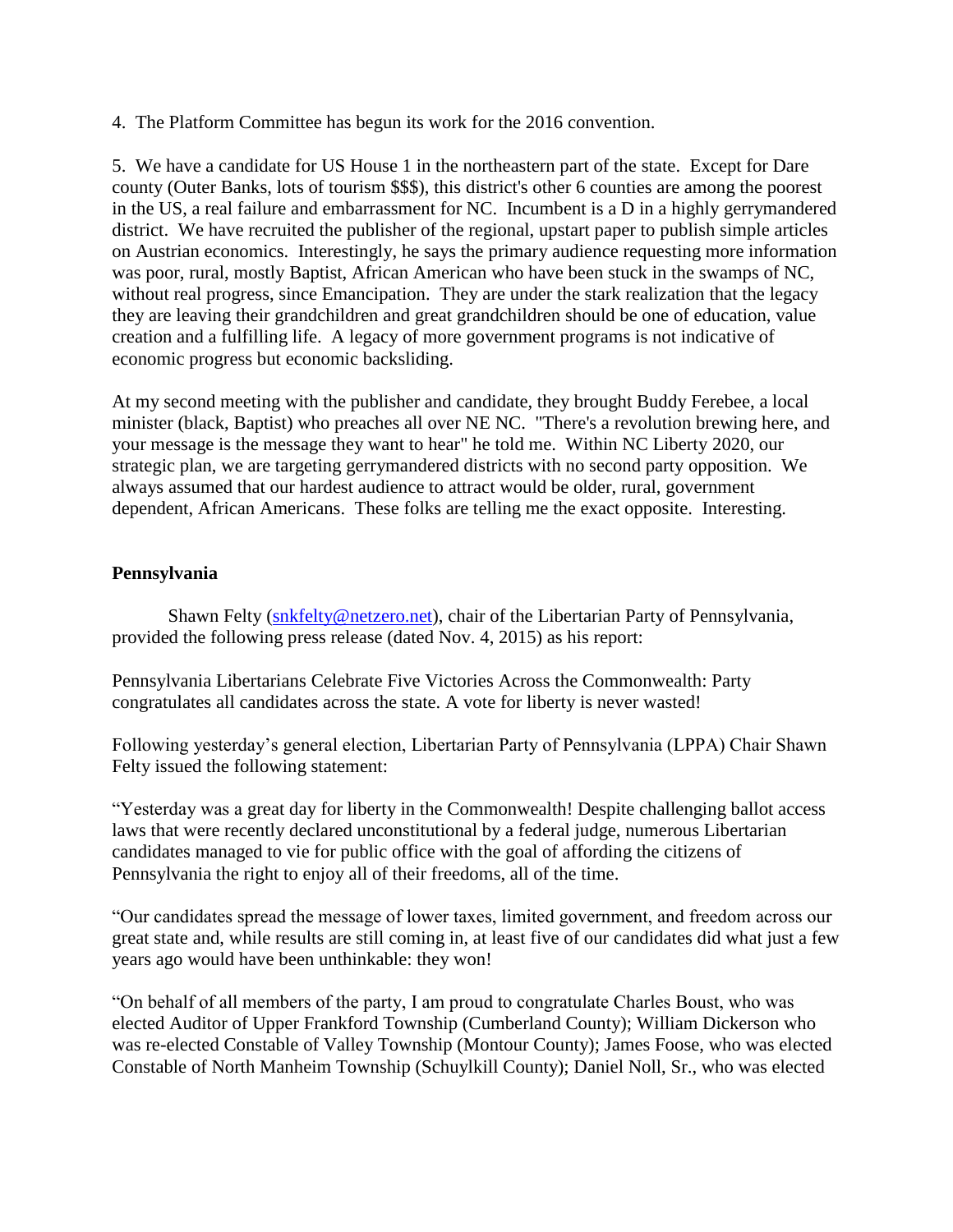to Tremont Borough Council (Schuylkill County); and Nelson Reppert, who was elected to Cressona Borough Council (Schuylkill County).

"Some people may say that unless you vote for a candidate from one of the old parties, you're tossing your vote away. We disagree. Voting for the lesser of two evils is still, after all, voting for evil. But a vote for liberty -- a vote for limited government, lower taxes, and personal responsibility -- is never wasted. Those votes tell the old parties that it is time for a change; that we are tired of business as usual in Harrisburg; and that we want a functional government that will reduce its size, scope, and burden on the taxpayer. With an ongoing budget stalemate, a governor who refuses to work with the legislature, and a ballooning state government, it is clearly time for a change in Pennsylvania. And we are seeing that change begin at the local level across the Commonwealth.

"The Libertarian Party of Pennsylvania looks forward to competing in next year's elections and hope to see our state's ballot access laws -- which currently effectively keep many third party and independent candidates off of the ballot -- replaced with Senate Bill 495 - The Voter's Choice Act (VCA). The VCA will end the unfair treatment of minor party and independent candidates seeking to serve Pennsylvania and will bring real choice to the Pennsylvania voting booth.

"We ask all liberty-loving Pennsylvanians to leave the old parties behind and join us in the fight for limited government and lower taxes – and to consider running for office or assisting with a campaign in 2016!"

The Statement of Principles of the national Libertarian Party Platform reads, in part, "We, the members of the Libertarian Party, challenge the cult of the omnipotent state and defend the rights of the individual. We hold that all individuals have the right to exercise sole dominion over their own lives, and have the right to live in whatever manner they choose, so long as they do not forcibly interfere with the equal right of others to live in whatever manner they choose."

## **Virginia**

Bill Redpath [\(wredpath2@yahoo.com\)](mailto:wredpath2@yahoo.com), chair of the Libertarian Party of Virginia, provided the following report:

The Libertarian Party of Virginia had nine candidates for public office on November 3, 2015. The results:

- Virginia Senate, District 10 (of 40): Carl Loser, 527 votes, 0.95% in a four-way race
- Virginia House of Delegates, District 20 (of 100): Will Hammer, 3,425 votes, 23.92% in a two-way race
- Virginia HOD, District 33, Mark Anderson, 723 votes, 3.61% in a three-way race
- Virginia HOD, District 46, Andy Bakker, 505 votes, 4.50% in a three-way race
- Virginia HOD, District 87, Brian Suojanen, 343 votes, 2.09% in a three-way race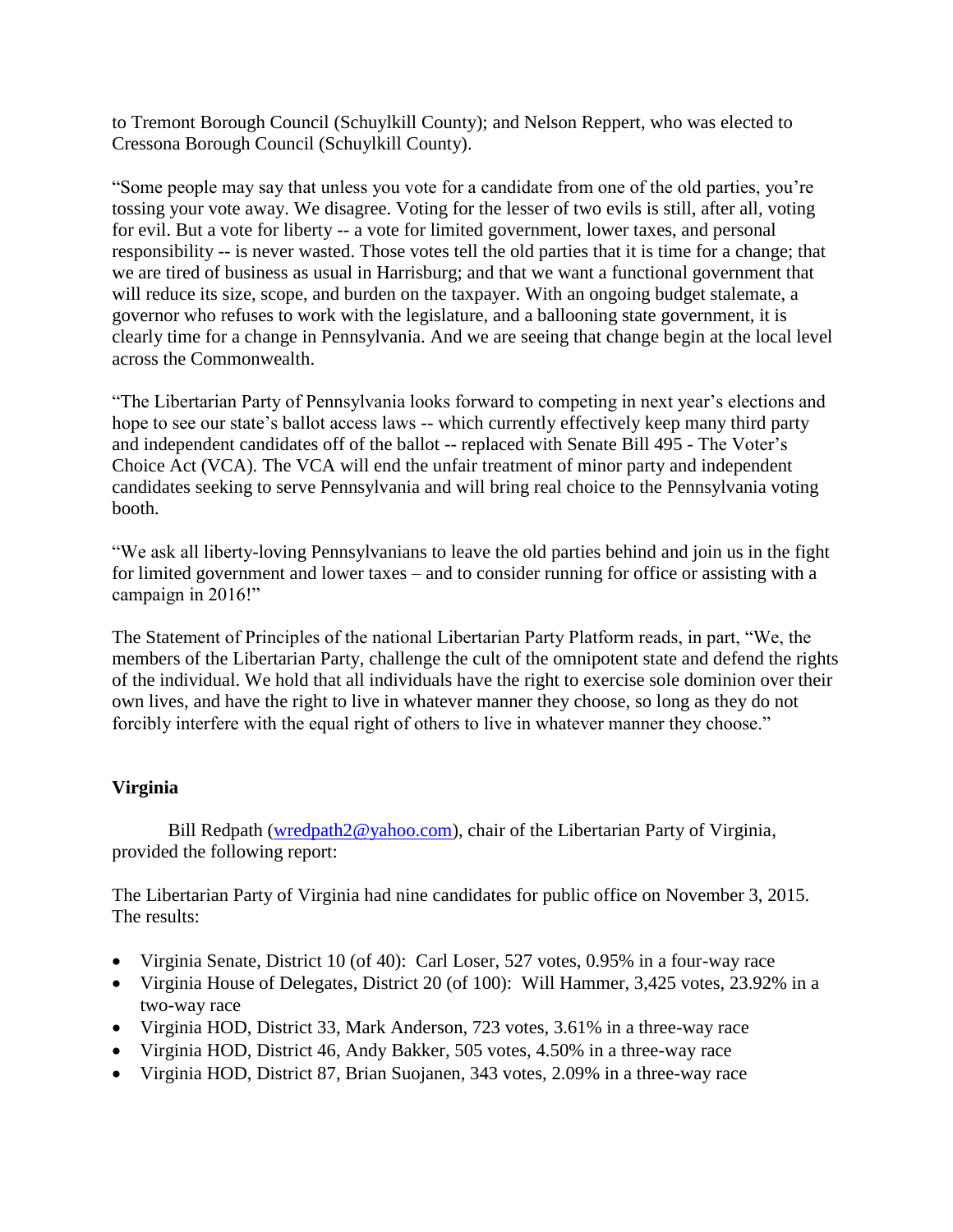- Powhatan County, Board of Supervisors, District 5, Charlie Bennett, 58 votes, 3.56% in a three-way race
- Powhatan County, Board of Supervisors, District 4, Todd Rice, 62 votes, 3.14% in a threeway race
- Charlottesville City Council, Alvin Scott Bandy, 691 votes, 4.37% in a five-way race
- Colonial Heights City Council, David Bucciarelli, 241 votes, 9.14% in a three-way race

The date for the 2016 LPVA Convention has not yet been set.

There is no US Senate election in Virginia in 2016. The LPVA ran seven candidates for US House in 2014, when Robert Sarvis was our US Senate candidate. We will attempt to equal or better that in 2016.

### **West Virginia**

Michael Wilson [\(michael.wilson@lpwv.org\)](mailto:michael.wilson@lpwv.org), chair of the Libertarian Party of West Virginia, provided the following report:

The first three quarters of 2015 have proven to be some of the most successful in the growth and development of the Libertarian Party of West Virginia. Over the past year, in West Virginia, we have seen our voter registration total for the Libertarian Party increase over 30% from 1,854 (October, 2014) to 2,508 (September, 2015).

In 2015, we established regional coordinators (filling 8 of the 9 positions to date) and county contacts (filling 23 of the 55 positions to date) to facilitate communication, outreach, event planning and membership growth throughout the state party.

Since the beginning of the year, we have experienced a 133% growth in our social media engagement (primary via Facebook) vastly expanding our outreach opportunities.

All of this growth has provided us the opportunity to engage with voters throughout the entire state through increased event participation and outreach booths at many statewide, regional and local events (such as Bridge Day, local festivals and trade-shows).

Finally, we have also launched our 2016 campaign season well in advance. [Dr. David D.](http://lpwv.org/david_moran)  [Moran](http://lpwv.org/david_moran) has accepted our preliminary nomination as the 2016 LPWV Gubernatorial Candidate (the most important race for our state affiliate, as it determines if we maintain official (Major) party status and ballot access).

All of these efforts have generated exponential growth for the Libertarian Party throughout the Mountain State and have ignited the interest of thousands of voters. We have even had calls from county clerks seeking more information about the party in response to increasing numbers of individuals coming in to their offices to register as, or switch to, Libertarian!